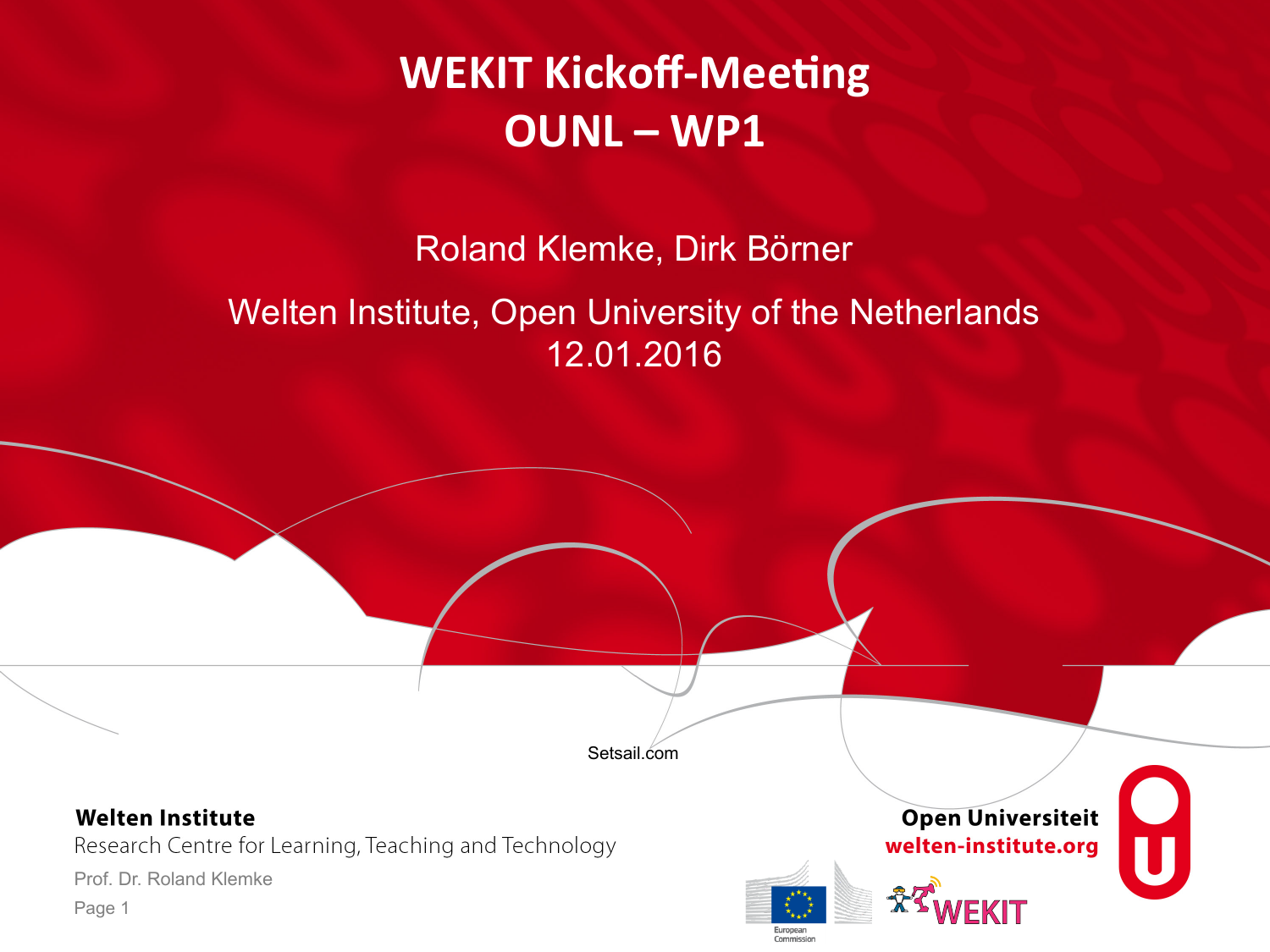### WEKIT Framework and Industrial Learning Methodology

# **WORK PACKAGE 1**

#### **Welten Institute**

Research Centre for Learning, Teaching and Technology

Prof. Dr. Roland Klemke





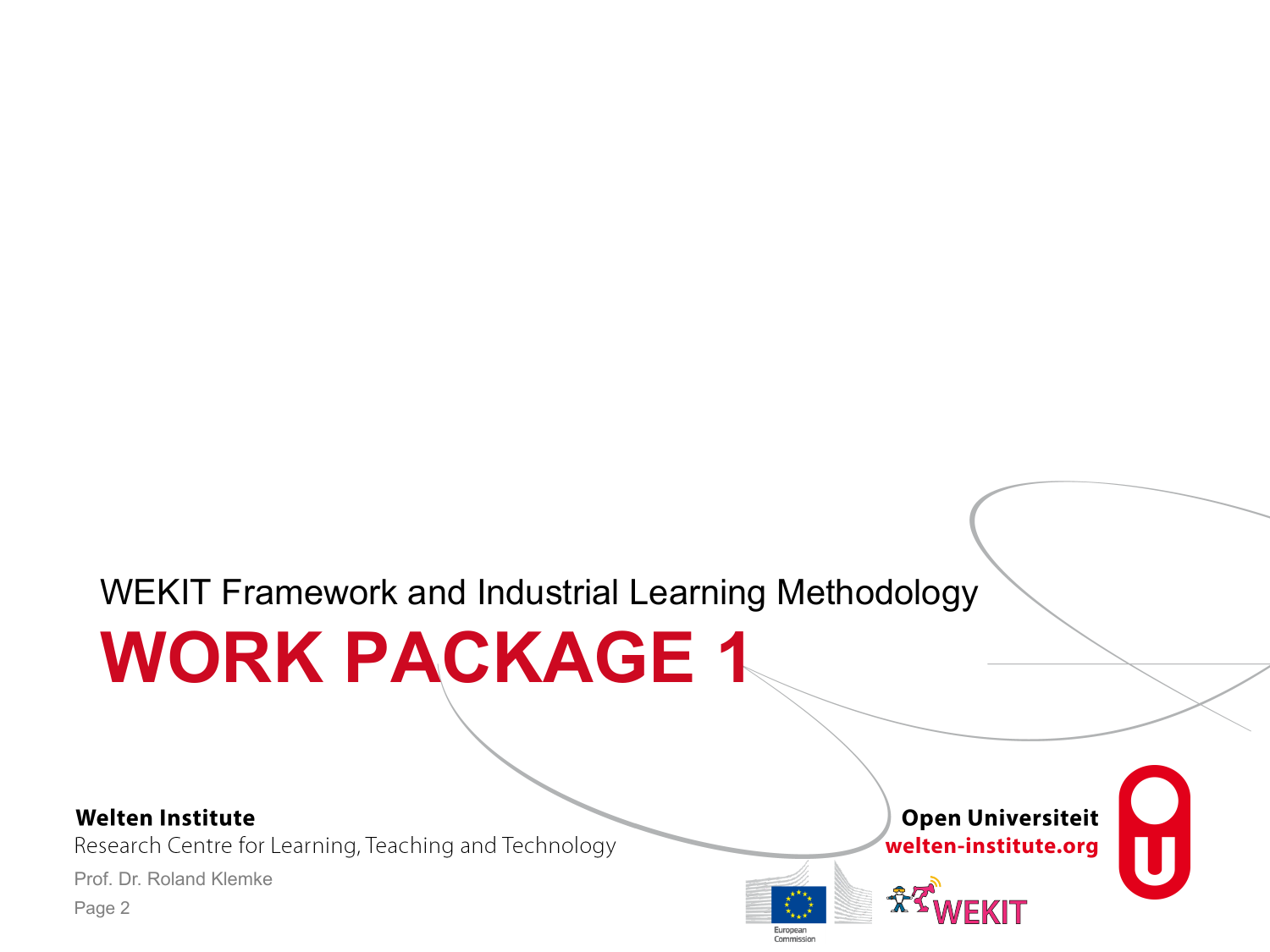## **WP1 – Partners and effort distribution**

| Work package number |                                                            | WP1 |            |            | <b>Start Date or Starting Event</b> |     |    |                      |            |    | M01 |    |              |  |
|---------------------|------------------------------------------------------------|-----|------------|------------|-------------------------------------|-----|----|----------------------|------------|----|-----|----|--------------|--|
| Work package title  | <b>WEKIT Framework and Industrial Learning Methodology</b> |     |            |            |                                     |     |    |                      |            |    |     |    |              |  |
| 01                  | 02                                                         | 03  | 04         | 05         | 06                                  | 07  | 08 | 09                   | 10         | 11 | 12  | 13 |              |  |
| <b>GFT</b>          | EP                                                         | OU  | <b>RAV</b> | <b>UiT</b> |                                     |     |    | MP                   | <b>CCA</b> | LT | EA  | AL | <b>Total</b> |  |
| 4                   | 3                                                          | 2   | 5          |            | 11,5                                | 2,5 | 4  |                      |            |    |     |    | 40           |  |
|                     |                                                            |     |            |            |                                     |     |    | <b>OUNL RWTH VTT</b> |            | 3  |     |    |              |  |

#### **Welten Institute**

Research Centre for Learning, Teaching and Technology

Prof. Dr. Roland Klemke



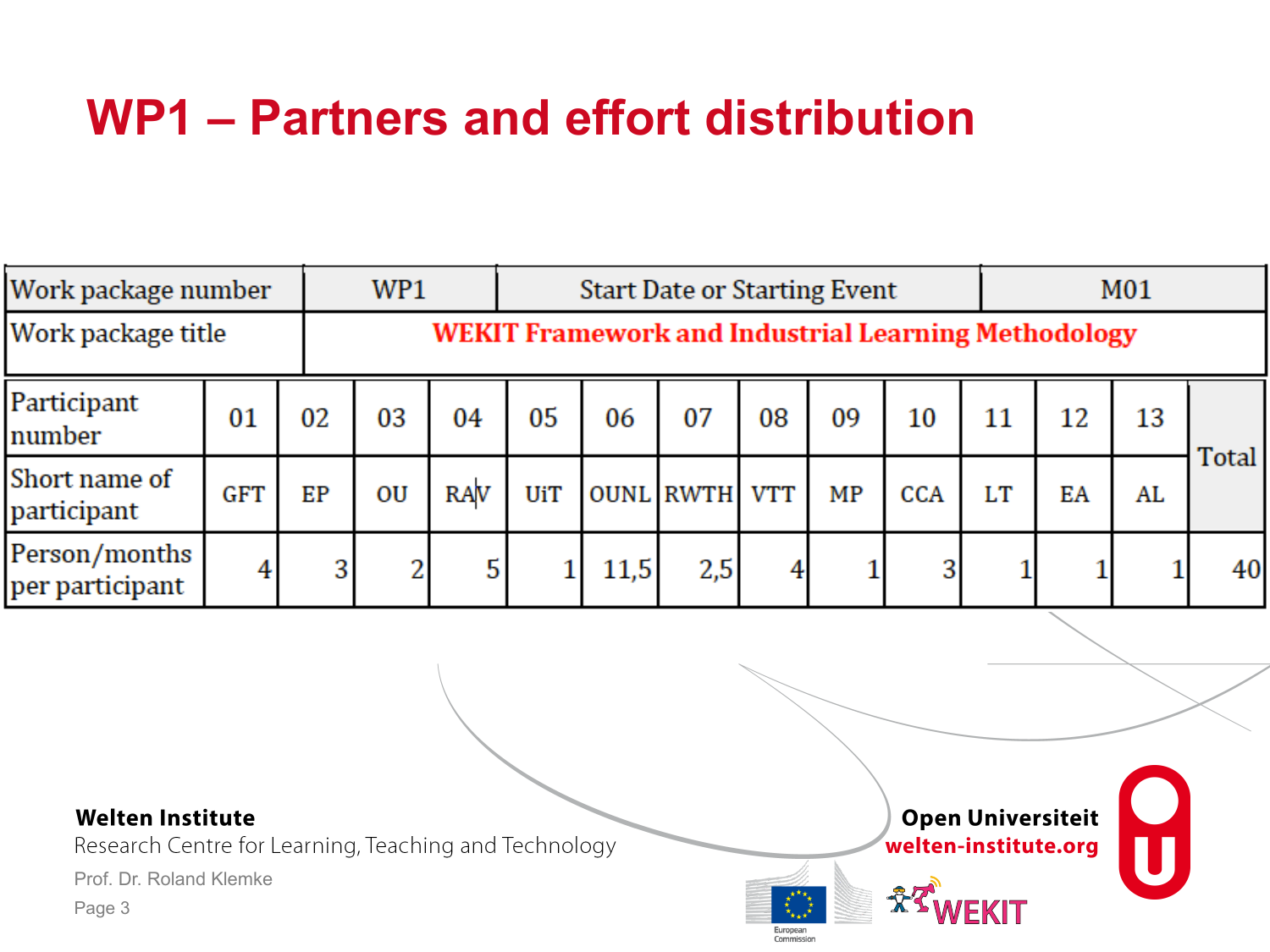### **WP1 - Objectives**

- To develop a **framework for wearable experience**. The framework identifies relevant processes, components, interfaces as a basis for all activities around specification, development, application, and evaluation.
- To specify a corresponding **methodology** for Knowledge-Intensive / Vocational Training.
- To create **example use cases and scenarios**, which show how to apply framework and methodology.
- To derive **requirements** for the technological platform

#### **Welten Institute**

Research Centre for Learning, Teaching and Technology

Prof. Dr. Roland Klemke



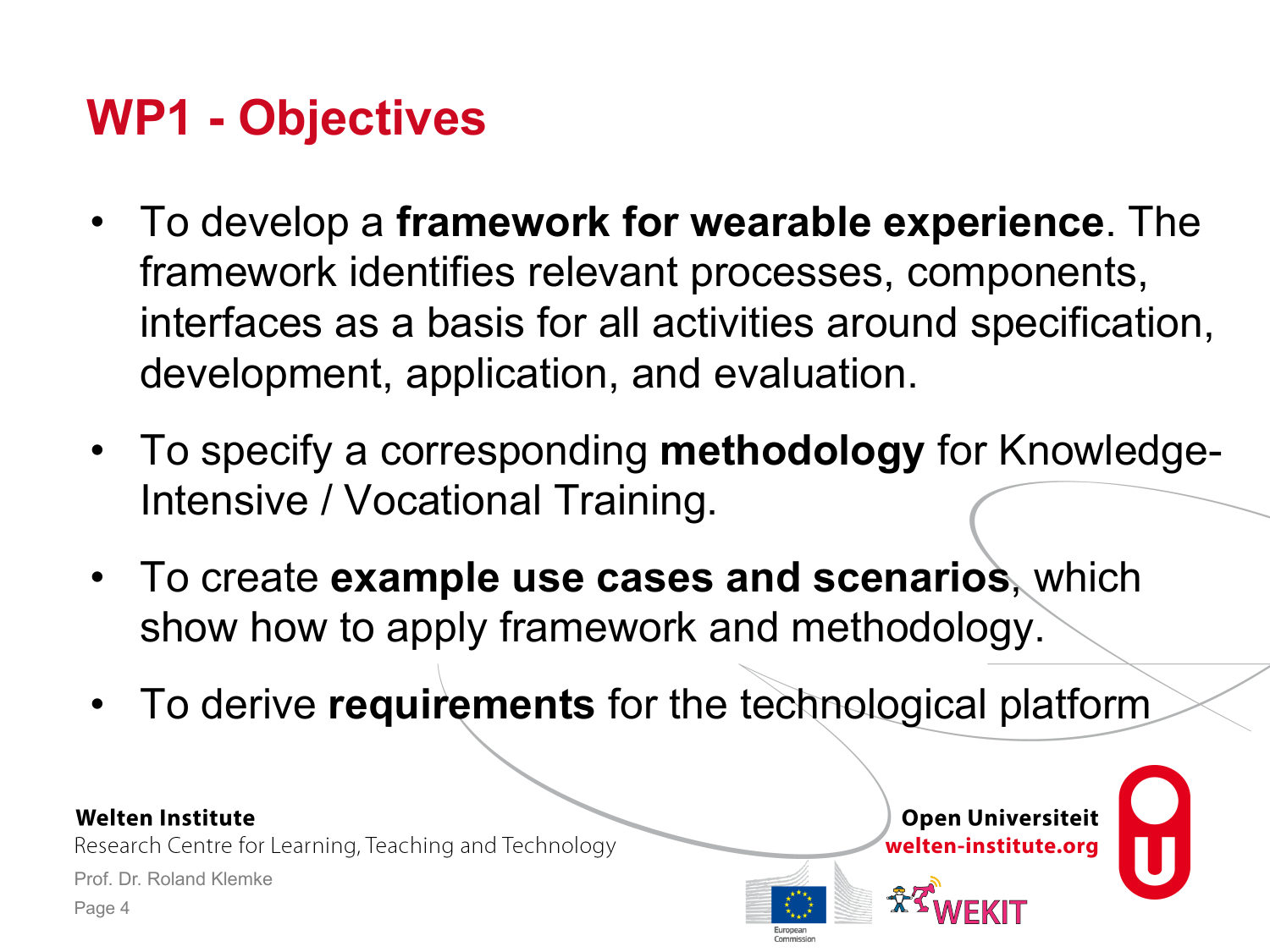# **WP1 - Description of work**

WP1 will be led by P09 OUNL.

The role of OUNL, a strong academic institution with extensive experience in technology-enhanced learning and especially AR-based learning, will include

- coordinating the overall processes for WP1,
- working on the theoretical grounding,
- supporting the framework development
- and the derivation of requirements.

#### **Welten Institute**

Research Centre for Learning, Teaching and Technology

Prof. Dr. Roland Klemke



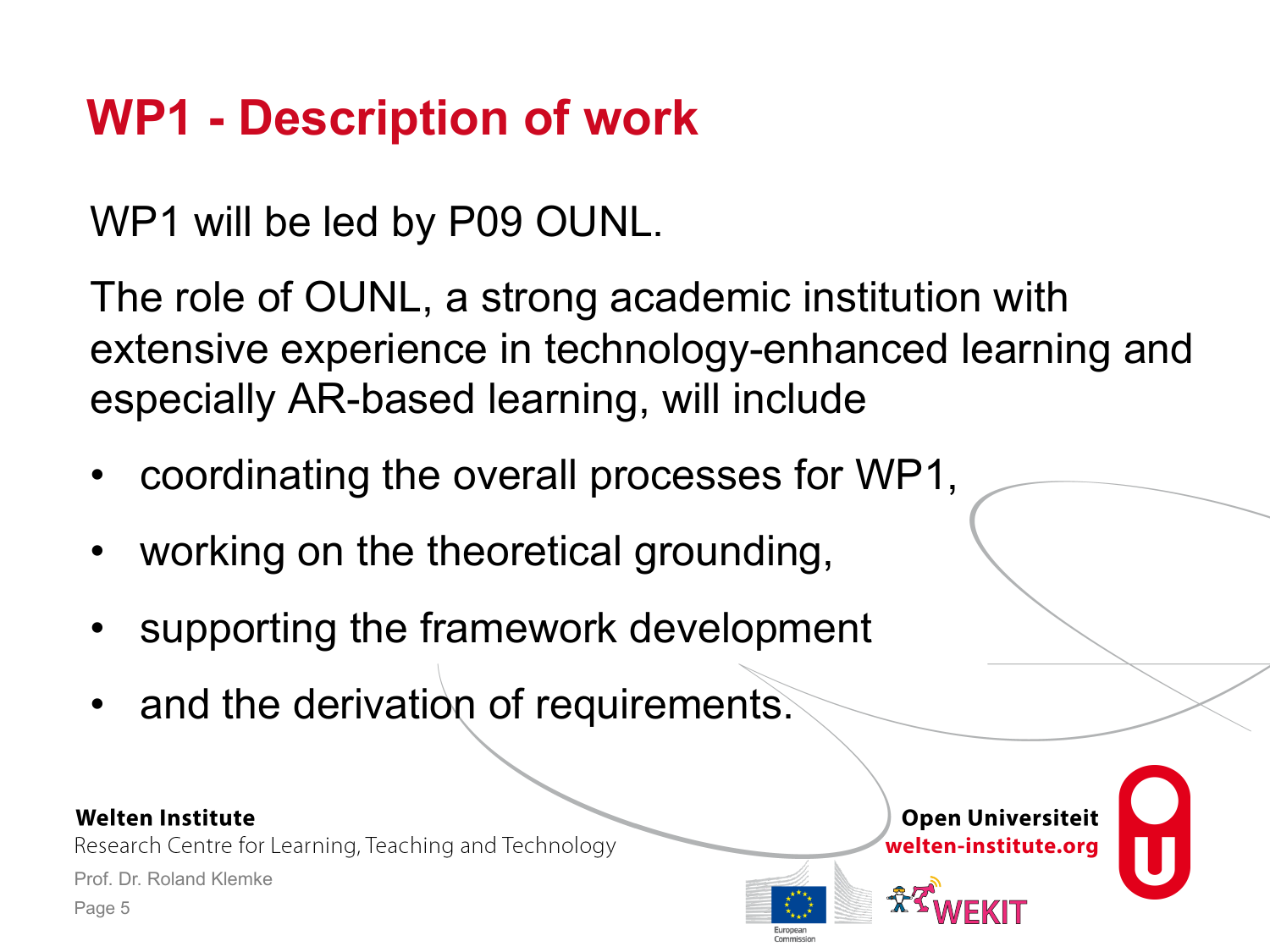### **WP1 - Relationship with other work packages**

WP1 sets the basis for subsequent work in other WPs by defining and specifying the framework and the methodology to be used throughout the project.

WP1 defines the framework and requirements to be used for all technical developments (WP2, WP3, WP4, WP5).

Furthermore, the framework sets the foundation for piloting phases and their evaluation (WP6).

**Welten Institute** 

Research Centre for Learning, Teaching and Technology

Prof. Dr. Roland Klemke



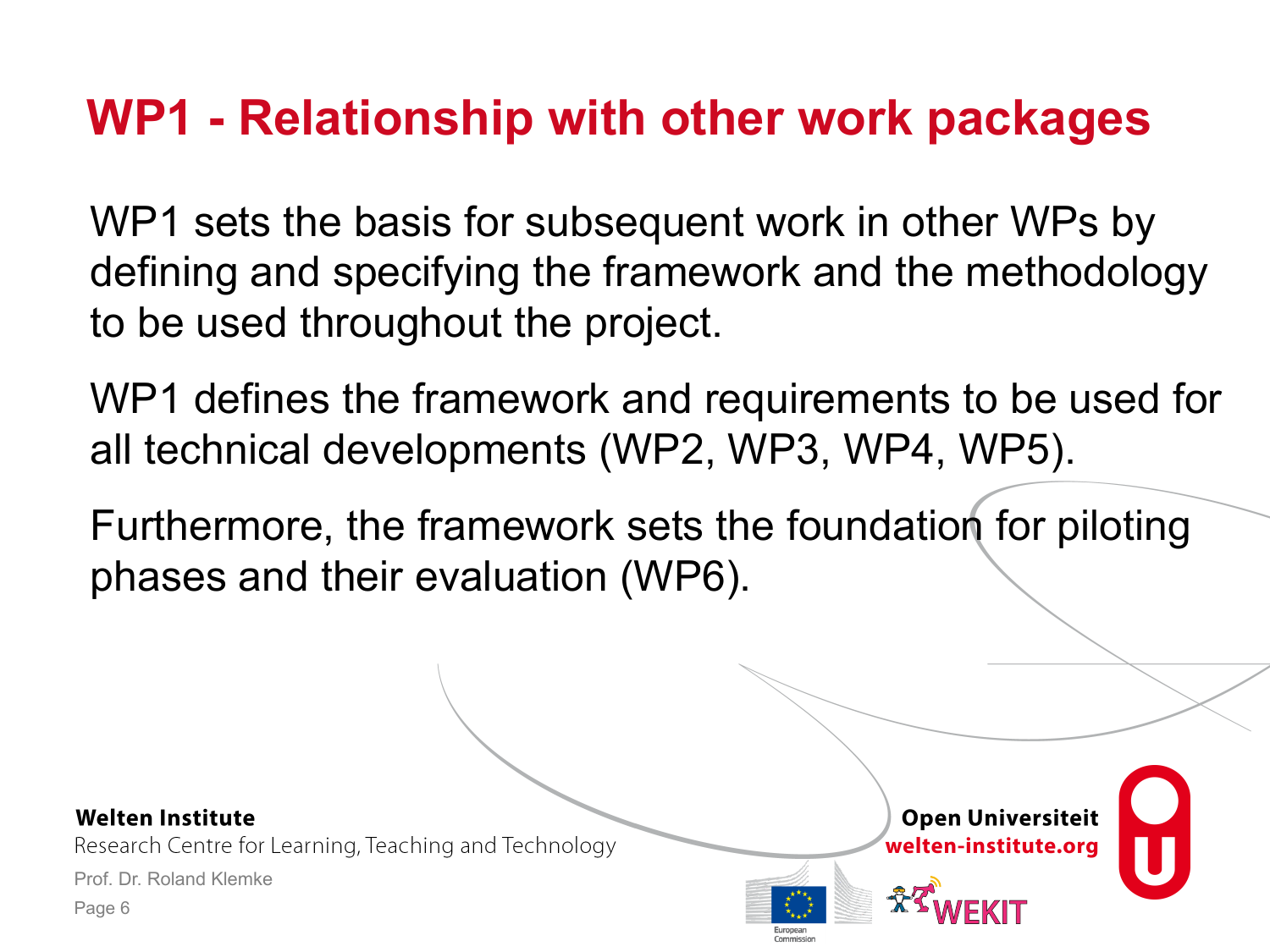### **WP1 - Measures of success**

- **the successful elicitation of data from the industry assessment interviews**. We expect to be able to perform interviews at all commercial partner organization and at least 10 external stakeholder organizations (T1.1 & T1.2).
- **the successful transfer of the framework** and the derived requirements to the technical WPs by producing corresponding technical outputs, which comply to the framework (WP2-WP5). In order to ensure applicability of WP1 results, the outcomes of WP1 will be thoroughly reviewed internally. (T1.3 & T1.4)
- **the successful application and evaluation of the framework** and its corresponding technical implementations in application cases and pilots (WP6).

#### **Welten Institute**

Research Centre for Learning, Teaching and Technology

Prof. Dr. Roland Klemke



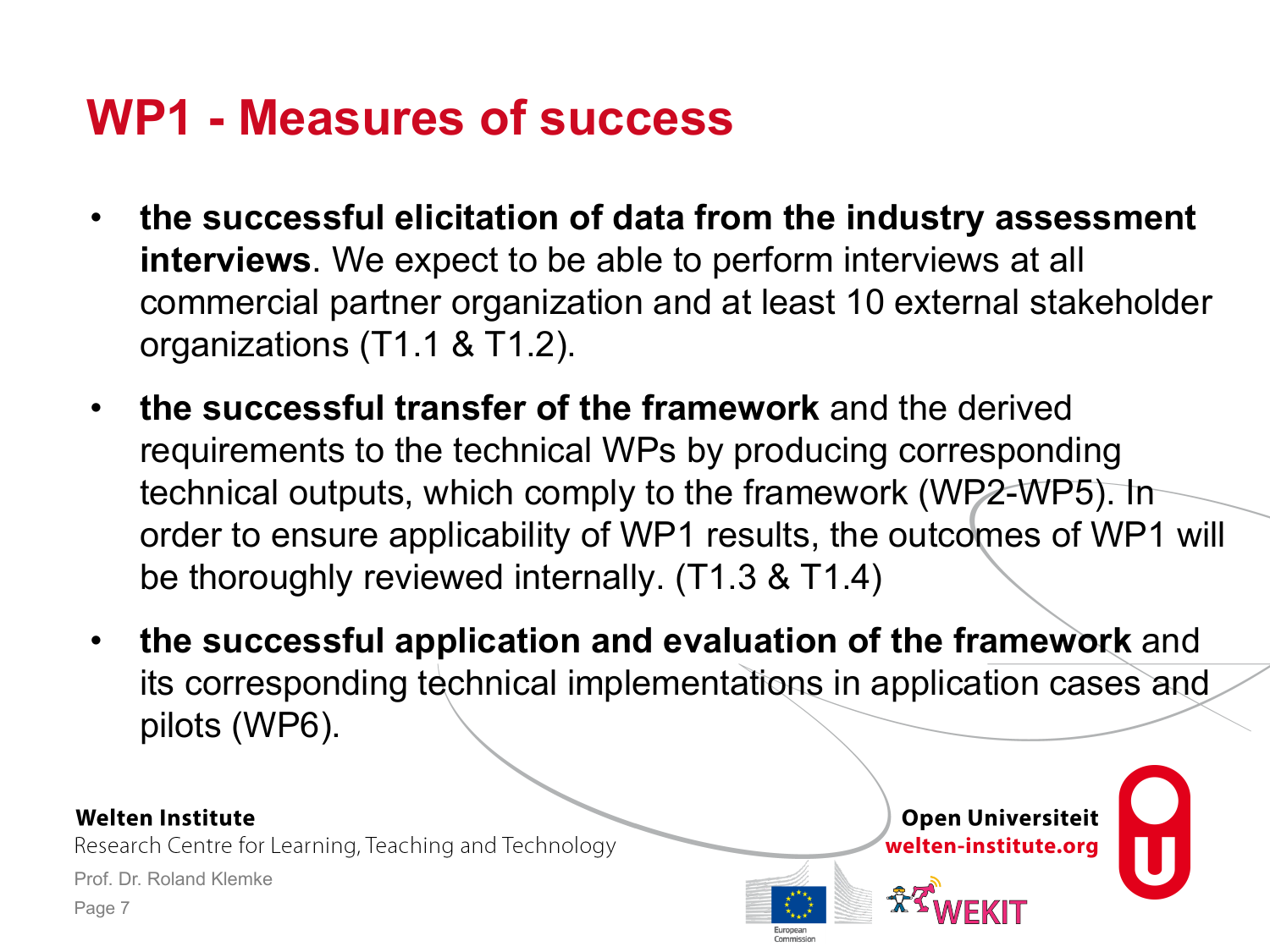## **WP1 - Impact**

While augmented reality and wearable devices received a lot of attention in educational settings recently, little work is reported

- to assess the theoretical background and
- to systematize a framework, a methodology, and requirements
- for the development of wearable augmented reality solutions.

#### **Welten Institute**

Research Centre for Learning, Teaching and Technology

Prof. Dr. Roland Klemke



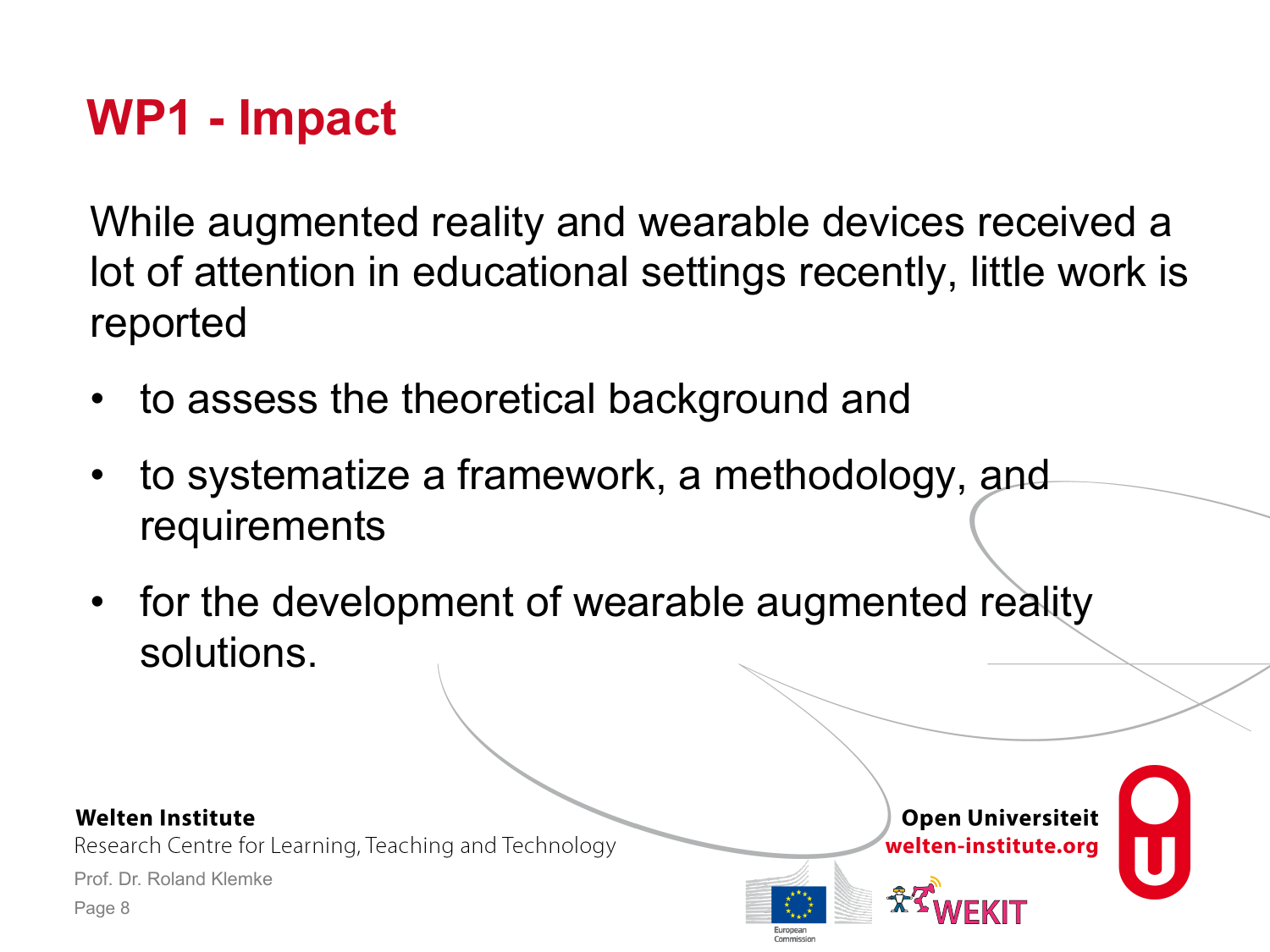## **WP1 - Major challenges**

Defining requirements in innovative development tasks is at **risk of misunderstandings, conflicts, and over specifications**.

We aim to continuously update and maintain our requirements record by using the Requirements Bazaar (RB) methodology, a Web-based tool for Social Requirements Engineering (SRE).

Open Source Software (OSS) developer and end-user communities benefit from, and depend on, each other. End-user communities generate innovative ideas for software, but lack technical capabilities for their realization. OSS developers realize software, but need to access and prioritize an abundance of ideas to maximize impact. RB brings both groups together to negotiate requirements in mutual interest.

#### **Welten Institute**

Research Centre for Learning, Teaching and Technology

Prof. Dr. Roland Klemke



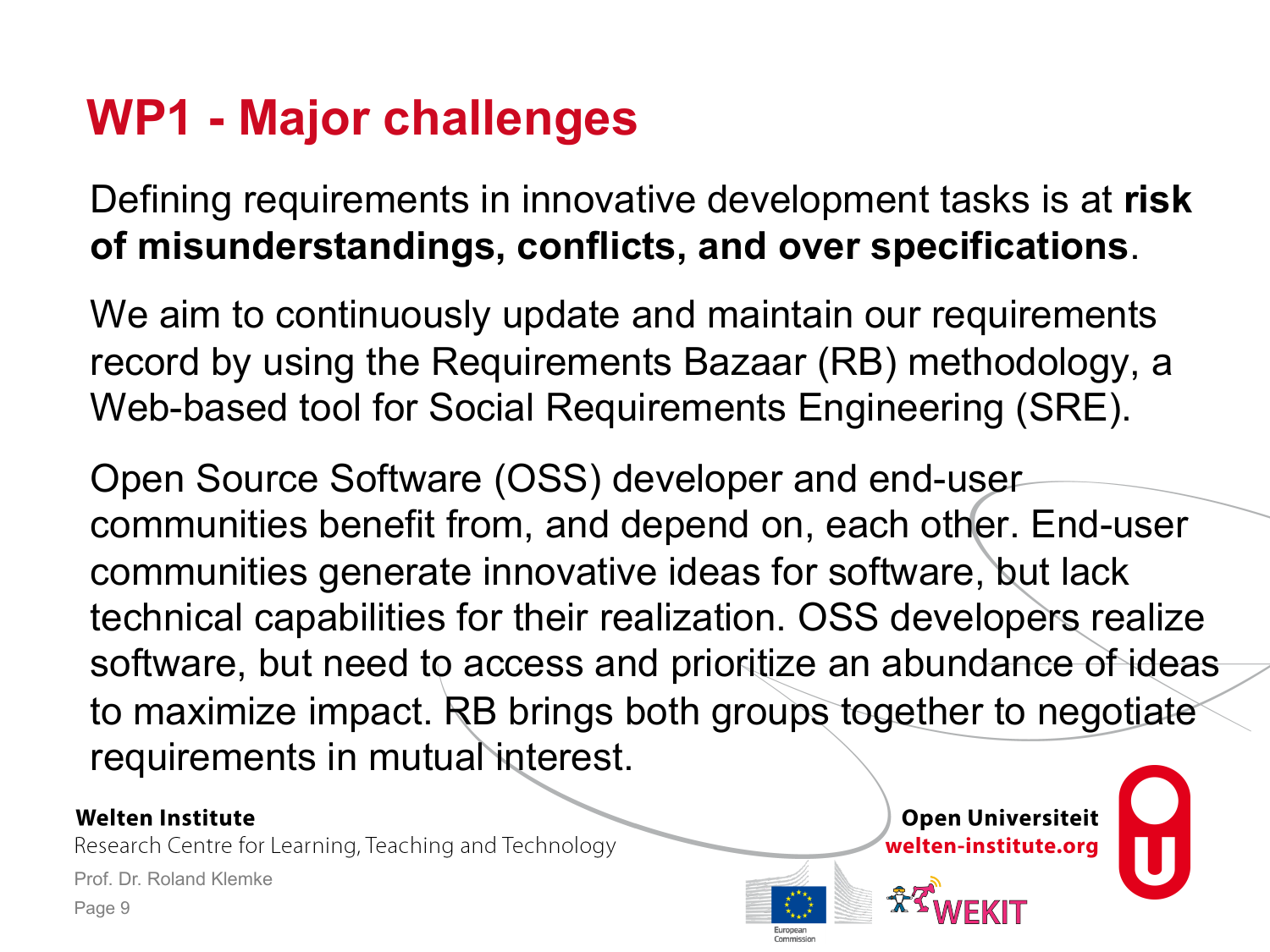# **WP 1 TASKS AND DELIVERABLES**

#### **Welten Institute**

Research Centre for Learning, Teaching and Technology

Prof. Dr. Roland Klemke



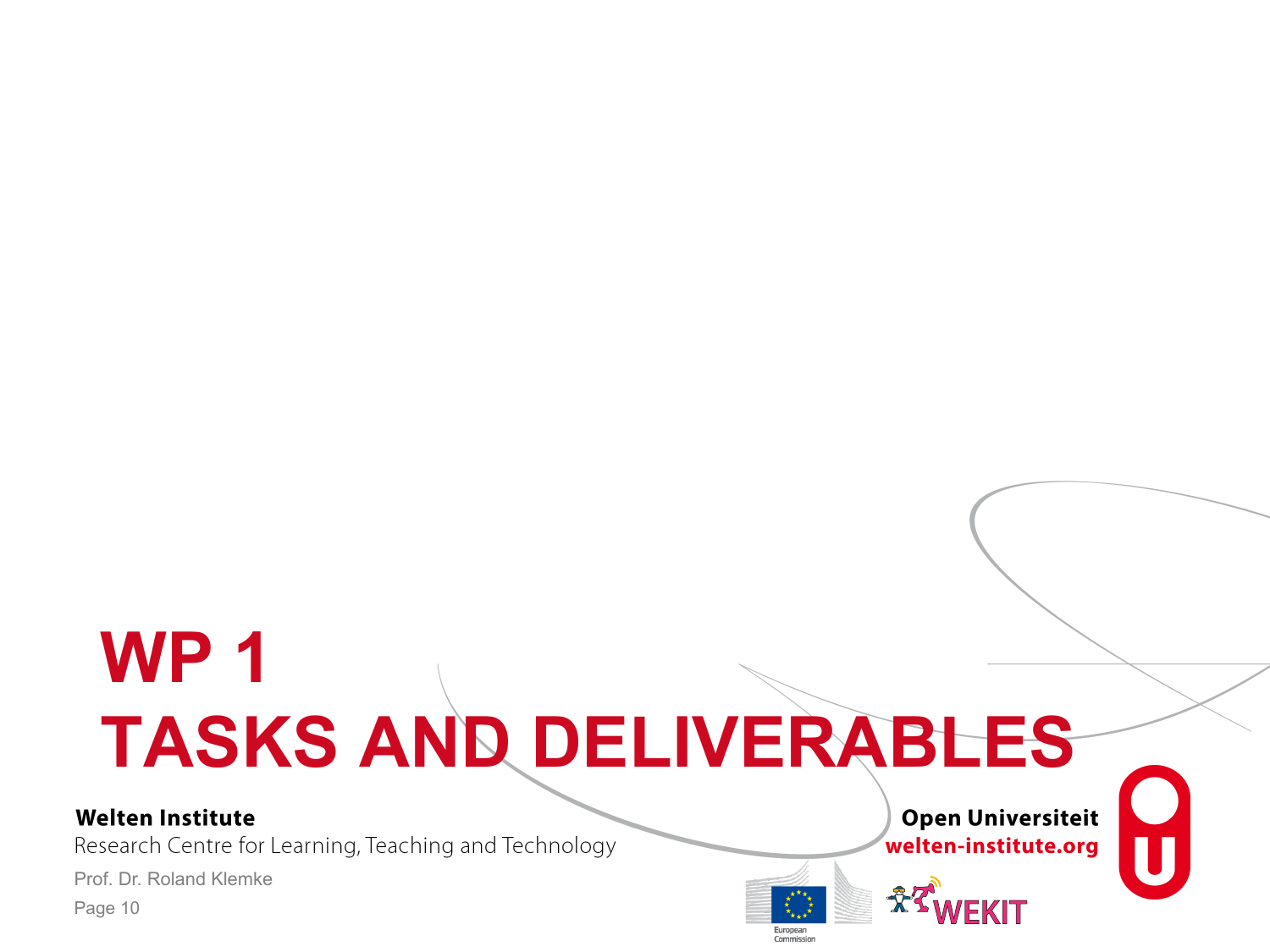### **WP1 - Tasks & Deliverables**

**T1.1 Training Industry Assessment (Theoretical Grounding)**. Surveying AR-based training practice and interviewing stakeholders: perform business analysis, decision analysis, existing and potential applications, business drivers, affordance map and KPIs e.g., for reducing cognitive error, time to complete training task, increased recall, deviation analysis (lead participant: OUNL, contributors: GFT, LT, EA, AL).

**D1.1 User Industry Needs.** Reports the results of the Training Industry Assessment, T1.1. (M7)

**D1.2 Technology Industry Needs and Affordances.** Reports the results of the Technology Industry Assessment**,** T1.2. ( M7)

#### **Welten Institute**

Research Centre for Learning, Teaching and Technology

Prof. Dr. Roland Klemke

Page 11



**T1.2 Technology Industry**

UiT, VTT, MP)

**Assessment (Technological** 

**Grounding).** Surveying AR industry

factors determining success (lead

practice and interviewing stakeholders: technology acceptance, including key

participant VTT, contributors: GFT, OU,



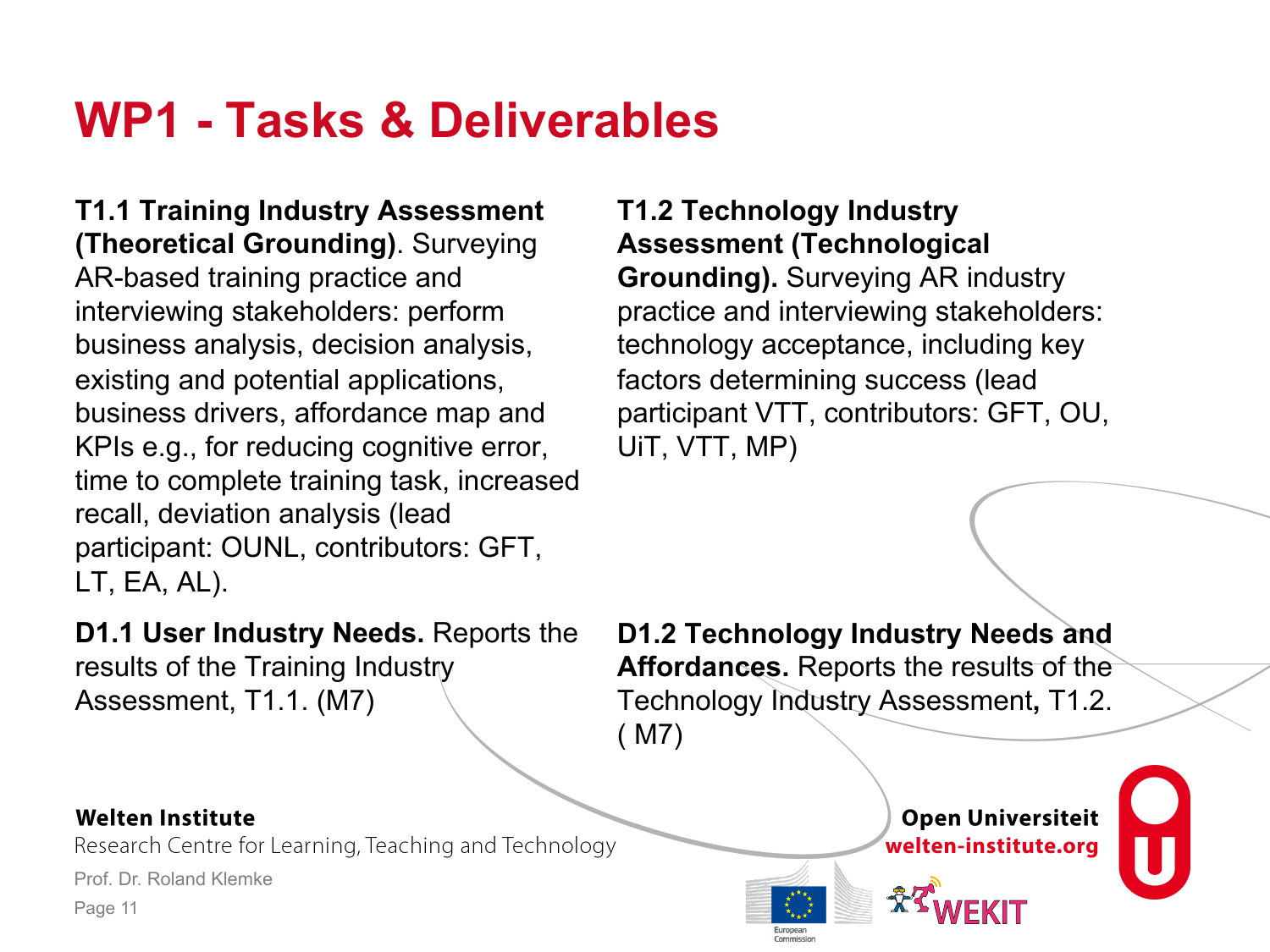### **WP1 - Tasks & Deliverables**

**T1.3 Research & Developing WEKIT Framework and Training Methodology**. Based on the survey results (T1.1 & T1.2), the framework identifies application scenarios and their respective educational objectives. These scenarios are still independent of concrete industrial application cases (WP6), but exemplify the concrete use of the framework. The framework also identifies applicable pedagogical methods, aspects of instructional design (addressing the project's self-regulated and authentic learning approach, e.g. by using 4C-ID: the four component instructional design model, a structured model for complex learning): building a repertoire of master level of performance (lead participant: OUNL, contributors: EP, RAV, CCA)

**D1.3 WEKIT Framework and Training Methodology**. The deliverable presents the project's industrial training methodology and the result of associated R&D activities of T1.3 (M5/M20/M35)

#### **Welten Institute**

Research Centre for Learning, Teaching and Technology

Prof. Dr. Roland Klemke



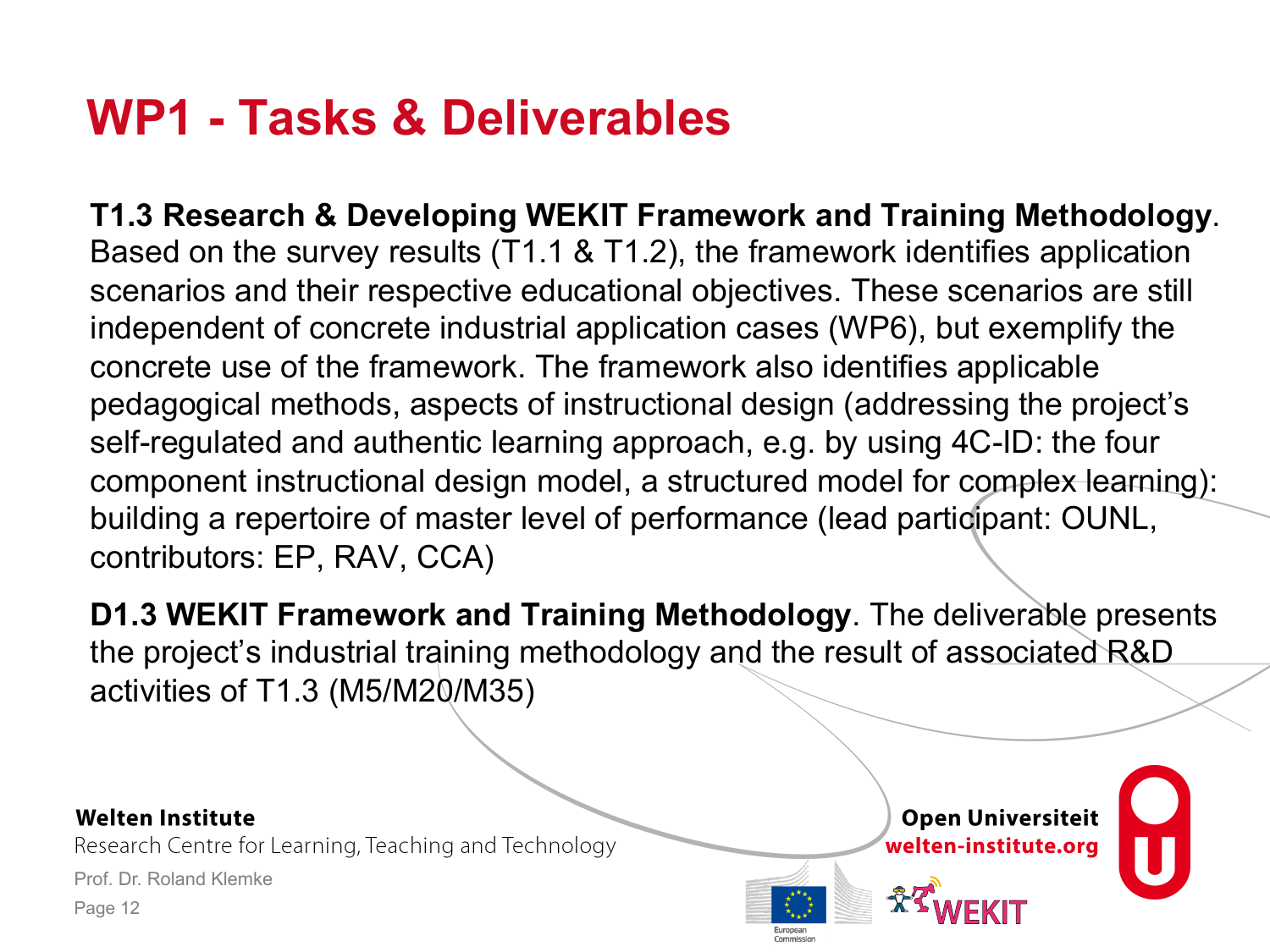### **WP1 - Tasks & Deliverables**

**T1.4 Requirements for Scenarios and Technological platform.** Based on the Requirements Bazaar methodology and toolkit, requirements are continuously collected, updated, negotiated, and corrected among the stakeholders involved (lead participant RWTH, contributors: OU, RAV, OUNL, VTT, CCA)

**D1.4 Requirements for scenarios and prototypes.** The deliverable provides input scenarios (WP6) and prototypes (WP2), T1.4. (M6/M21/M36)

#### **Welten Institute**

Research Centre for Learning, Teaching and Technology

Prof. Dr. Roland Klemke



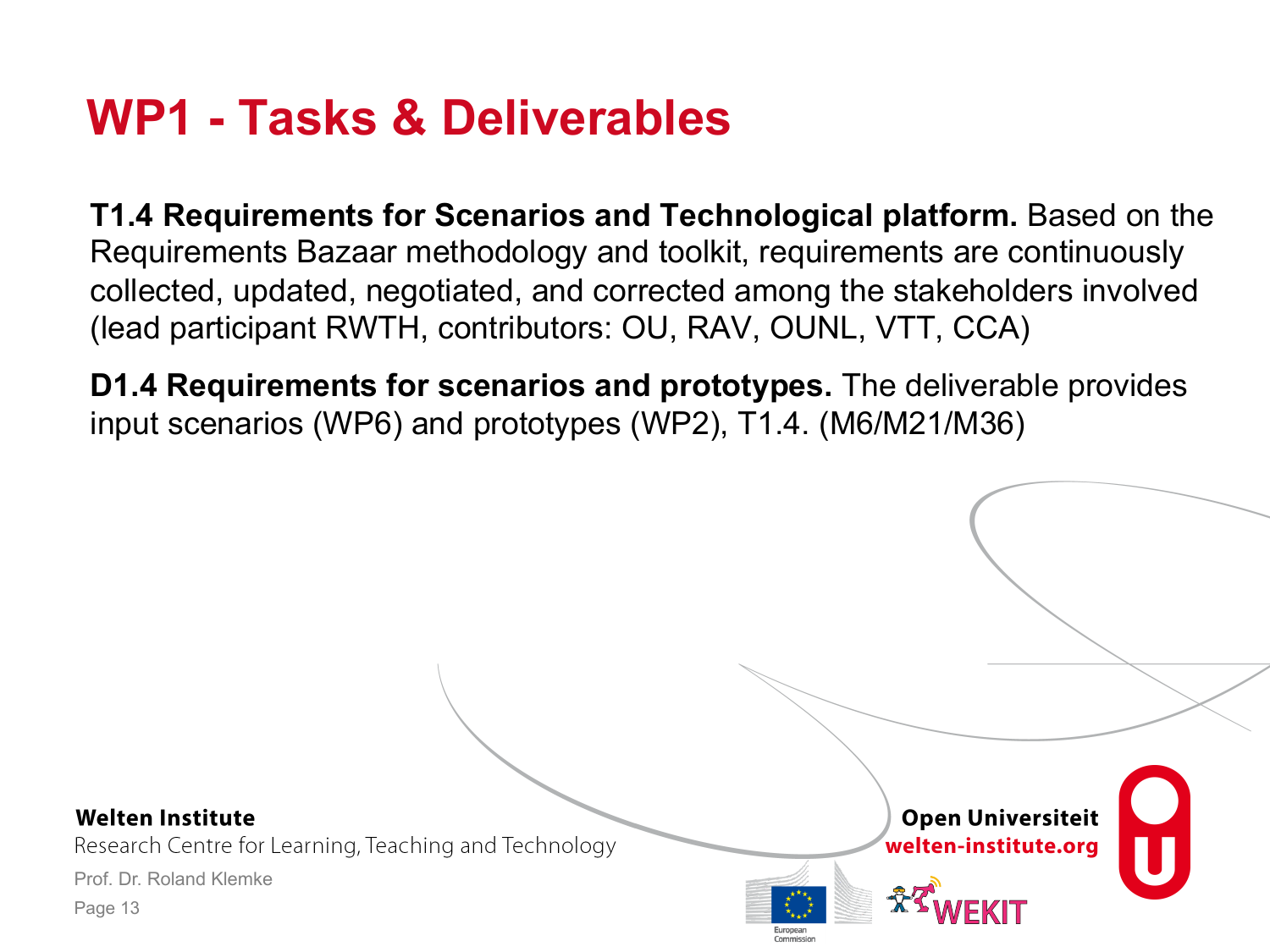# **WP 1 NEXT STEPS**

#### **Welten Institute**

Research Centre for Learning, Teaching and Technology

Prof. Dr. Roland Klemke



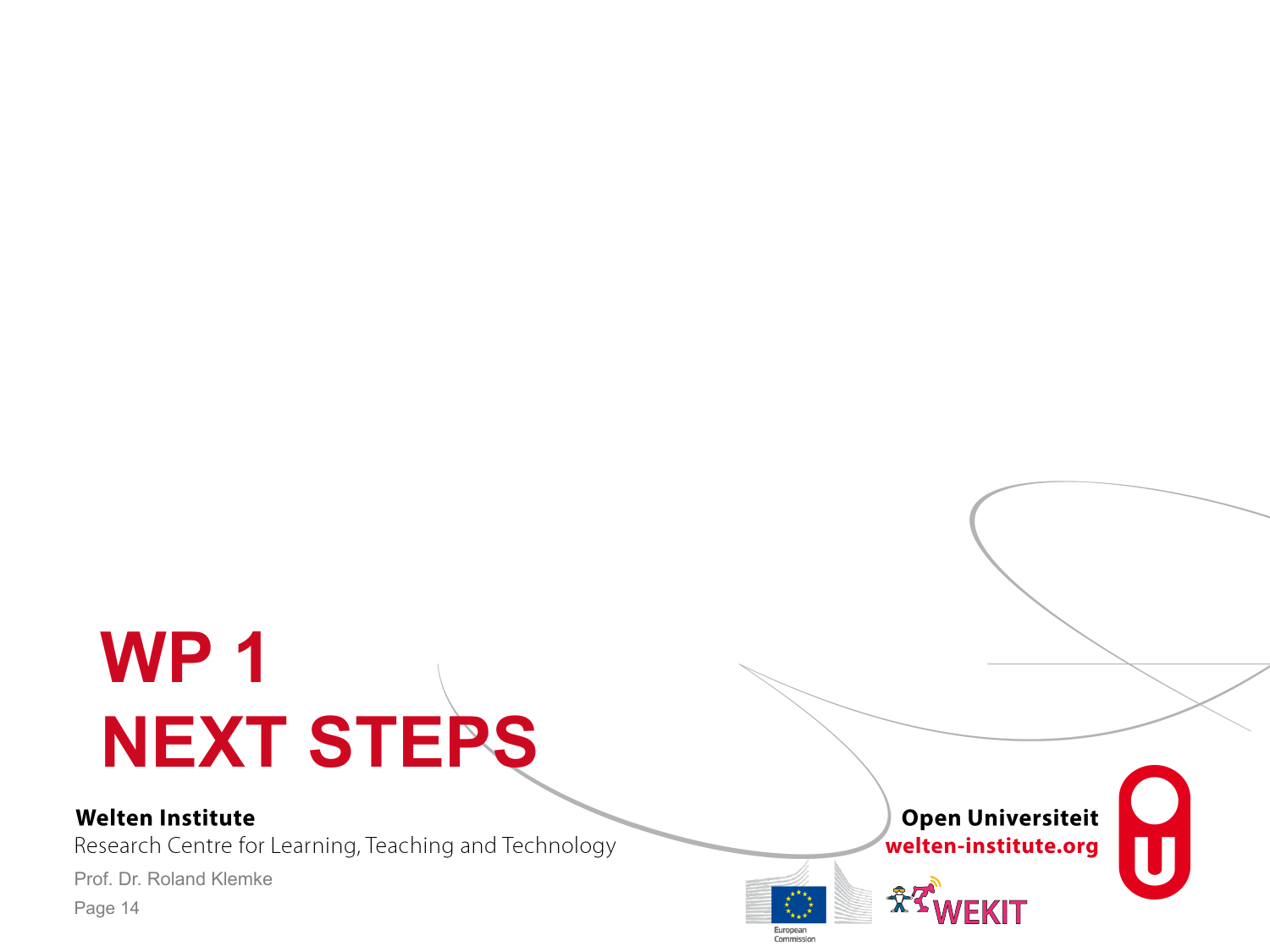# **Next Steps in WP1**

### **T1.1 & T1.2**

- within M2: Interview and Survey questions, Schedule and list of organisations
- until M3: Perform surveys
- until M5: Perform interviews
- until M6: Analyse surveys and interviews
- until M7: Report (D1.1 & D1.2)

### **T1.3**

- Critical: First Version of Framework & Methodology until M5
- Depends on T1.1 & T1.2

**T1.4** 

- Critical: First version of requirements until M6
- Depends on T1.1, T1.2 & T1.3

**Proposal**: combine D1.3 & D1.4 first version also into M7

> **Open Universiteit** welten-institute.org



#### **Welten Institute**

Research Centre for Learning, Teaching and Technology

Prof. Dr. Roland Klemke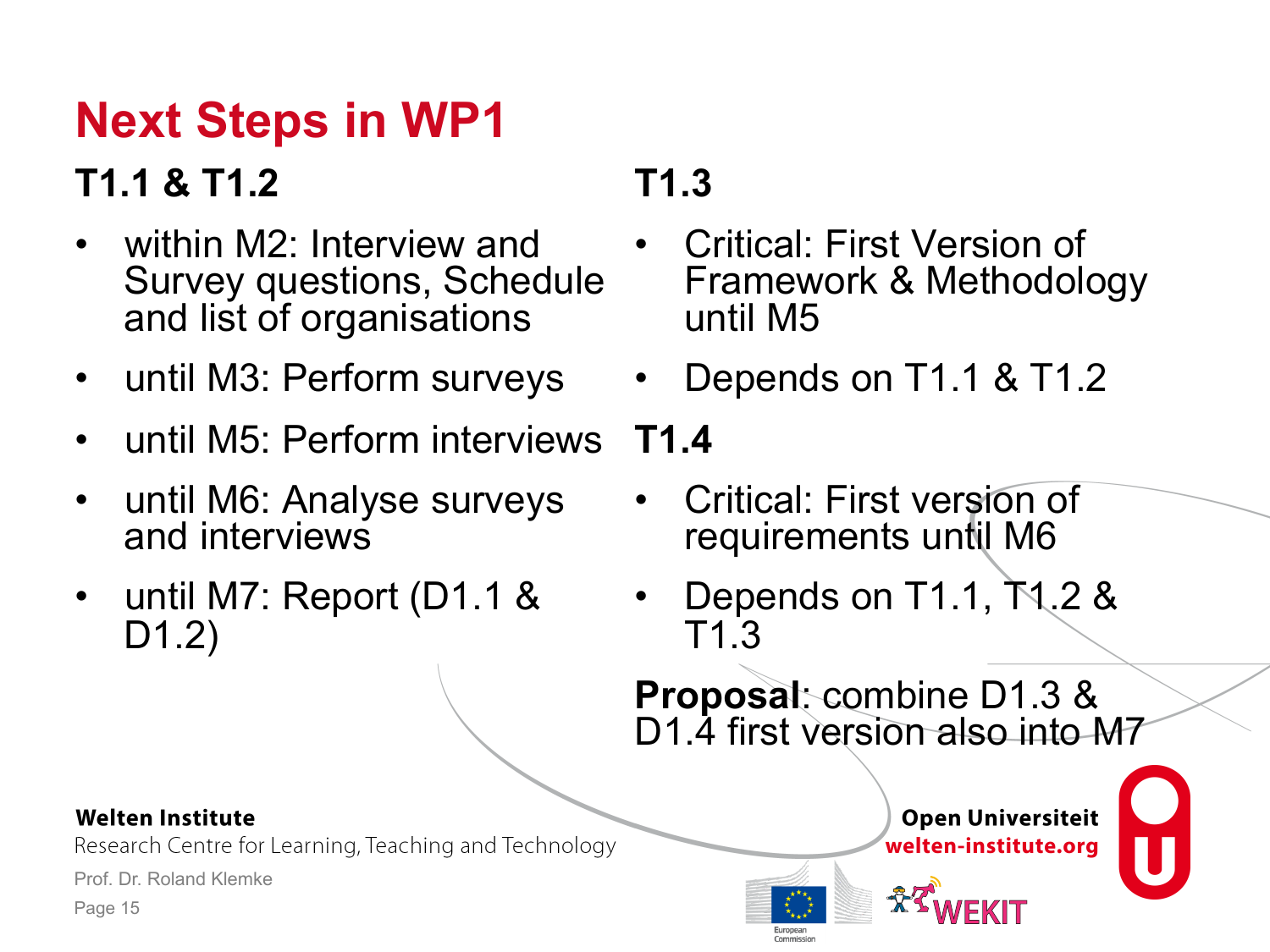## **Communication & Collaboration**

### **Weekly WP1 meeting**

- Monday 14:00-15:00 CET
- One hour meeting
- Status, Tasks, Results
- Additional meetings as needed

Mailing list: wekit-wp1@dbis.rwth-aachen.de

 $\rightarrow$  Make sure, your on that list!

Shared drive folder as part of the overall WEKIT folder:

https://drive.google.com/drive/u/1/folders/0B4hZ6WtSZ61bSW1Fd1NCb2luQkk

à **Make sure you have access!**

#### **Welten Institute**

Research Centre for Learning, Teaching and Technology

Prof. Dr. Roland Klemke



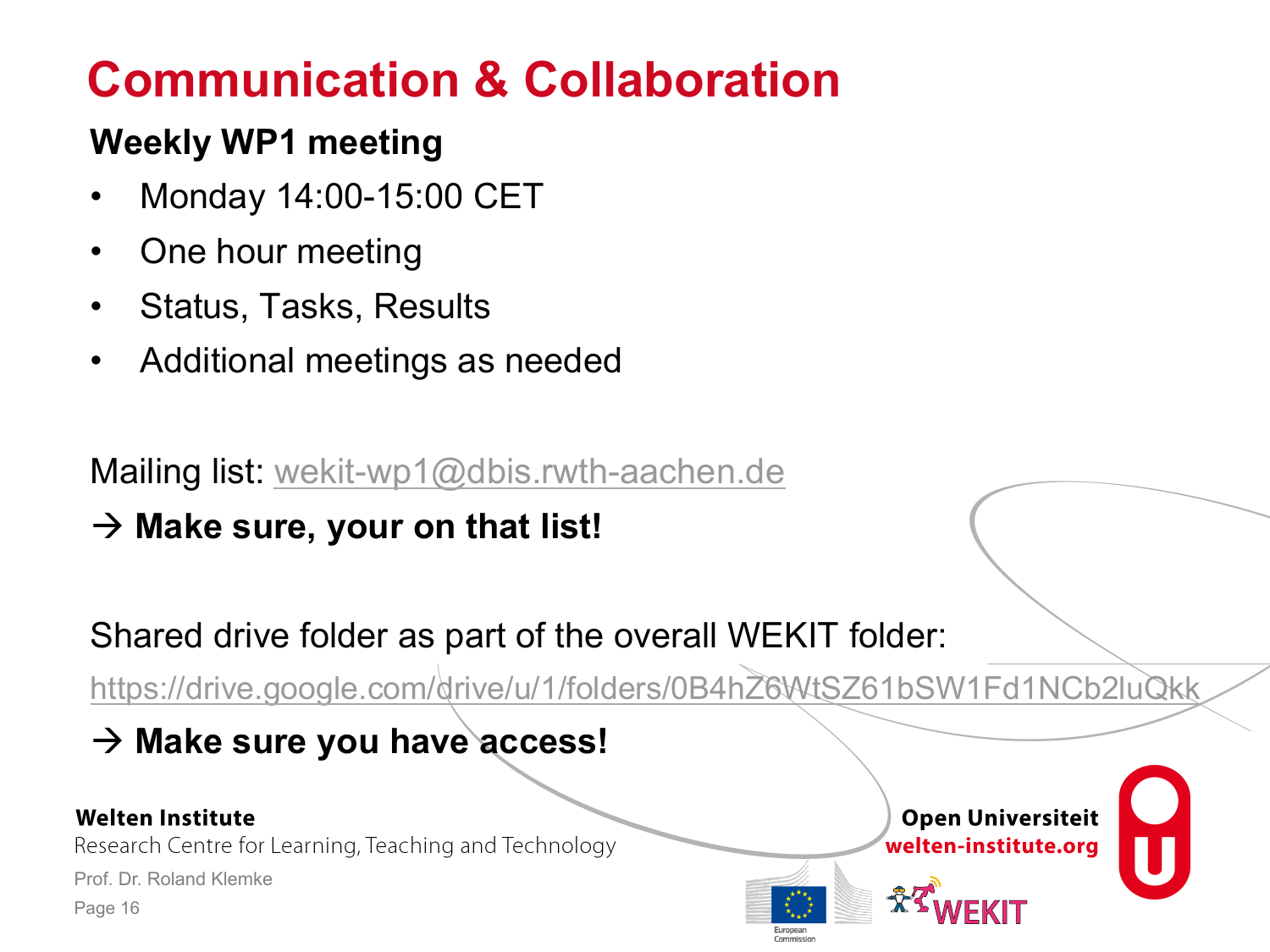# **Today – Survey & Interview Workshop T1.1 & T1.2**

- Split up in groups
- Work on:
	- Which target groups to address (includes: list of organisations)
	- Which level of experience
	- Which questions to ask
	- 1 group: work on technical challenges
- Side aspects:
	- How to motivate participants?
	- How to keep the survey interesting for participants and informative for us?
- Documentation in Drive-Folder or Paper

#### **Welten Institute**

Research Centre for Learning, Teaching and Technology

Prof. Dr. Roland Klemke

Page 17

| 單               | <b>SG name</b>                                                |
|-----------------|---------------------------------------------------------------|
| SG <sub>1</sub> | Formal education & research in<br>AR/Wearables-based training |
| SG <sub>2</sub> | AR/wearables technology<br>developers                         |
| SG <sub>3</sub> | <b>AR/wearables training</b><br>developers                    |
| SG4             | Industrial training providers                                 |
| SG <sub>5</sub> | Related industries and public<br>services (personnel)         |
| SG6             | <b>Public communities</b>                                     |

### T1.1: SG 3/4  $T1.2: SG2 + SG1/5/6$